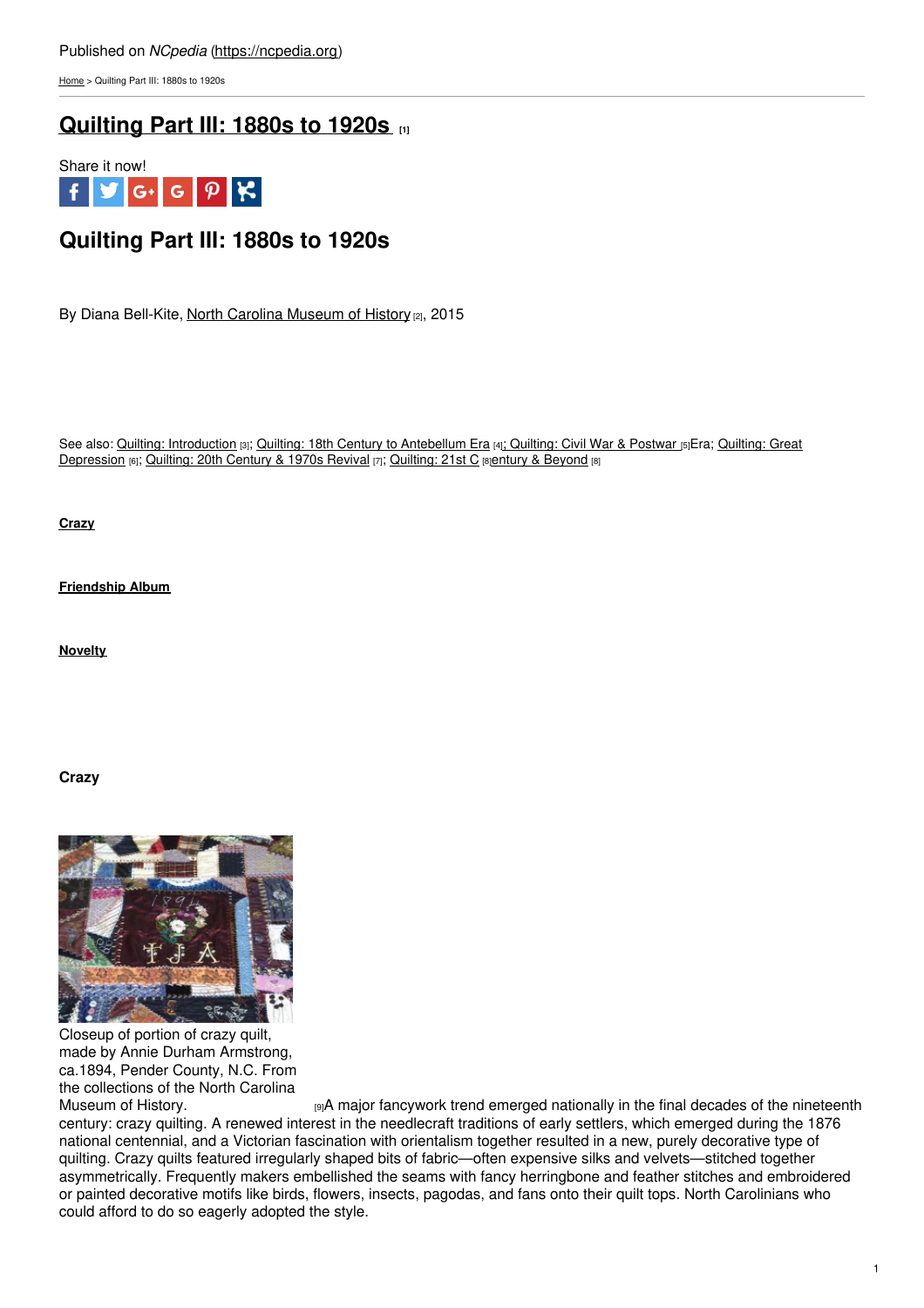Annie Durham Armstrong of Pender County [embroidered](https://collections.ncdcr.gov/RediscoveryProficioPublicSearch/ShowItem.aspx?66281+&66281+) her son's initials and the date "1894" into the center ofher crazy guilt [9]. She also stitched delicate flowers and spiderwebs onto the velvet, silk, and cotton patches. Armstrong, like most crazy quilters, did not use batting and did not stitch or tie her quilt top to the backing fabric. Such quilts provided little warmth and served no utilitarian purpose other than to show off their makers' needlework skills and decorate a home's interior.

The fascination with crazy quilts continued into the twentieth century; however, the emphasis on fine fabrics and embellishments declined. Some seamstresses who could not afford the silk dress fabrics and satin ribbons so prevalent during the 1880s–1890s nevertheless adapted their wool and cotton scraps to crazy-style bedcoverings. In Wilkes County, Ziliah Caroline Rash McNeill turned large leftover scraps of wool and cotton into an asymmetrically patterned quilt top [10] with decoratively embroidered seams. She [foundation-pieced](https://collections.ncdcr.gov/RediscoveryProficioPublicSearch/ShowItem.aspx?49332+&49332+) her patches to lengths of repurposed cotton feed sacking for support.

# **Friendship Album**



Grandmother's pride pattern quilt, made ca. 1901 by a group of young girls from Swansboro, Onslow County, N.C. From the collections of the North

Carolina [Museum](https://collections.ncdcr.gov/RediscoveryProficioPublicSearch/ShowItem.aspx?62571+&62571+) of History. [11]Another development around the turn of the century was friendship album quilting. Quilting had long served not only as an artistic outlet for women, but also a social one. The scale of the work lent itself to collaboration—especially during the quilting phase. Group projects, specifically in the form of "signature" quilts whereby participants inked or stitched their names onto the quilt top—saw a particular growth in popularity in the latenineteenth and early twentieth centuries. Often the finished bedcoverings served as gifts for departing friends, mementos of camaraderie, or raffle prizes.

In Swansboro in 1901, a group of young girls under the leadership of their minister's wife worked together to make [Grandmother's](https://collections.ncdcr.gov/RediscoveryProficioPublicSearch/ShowItem.aspx?50336+&50336+) Pride album quilt [12]. They used red and yellow thread to embroider their names into the different squares on the quilt top. The finished product served as a reminder of their friendship and hard work. A few years later, in 1904, the women and girls of Locust Hill in Caswell County made a [crazy-style](https://collections.ncdcr.gov/RediscoveryProficioPublicSearch/ShowItem.aspx?62571+&62571+) signature quilt the bloved schoolteacher William Henry Jones, who was leaving to take a new position in Sampson County. Each contributor embroidered her name or initials, and in the corner they embroidered "Willie's Quilt." The piece served as a farewell gift and reminder of their affection for Jones.

## **Novelty**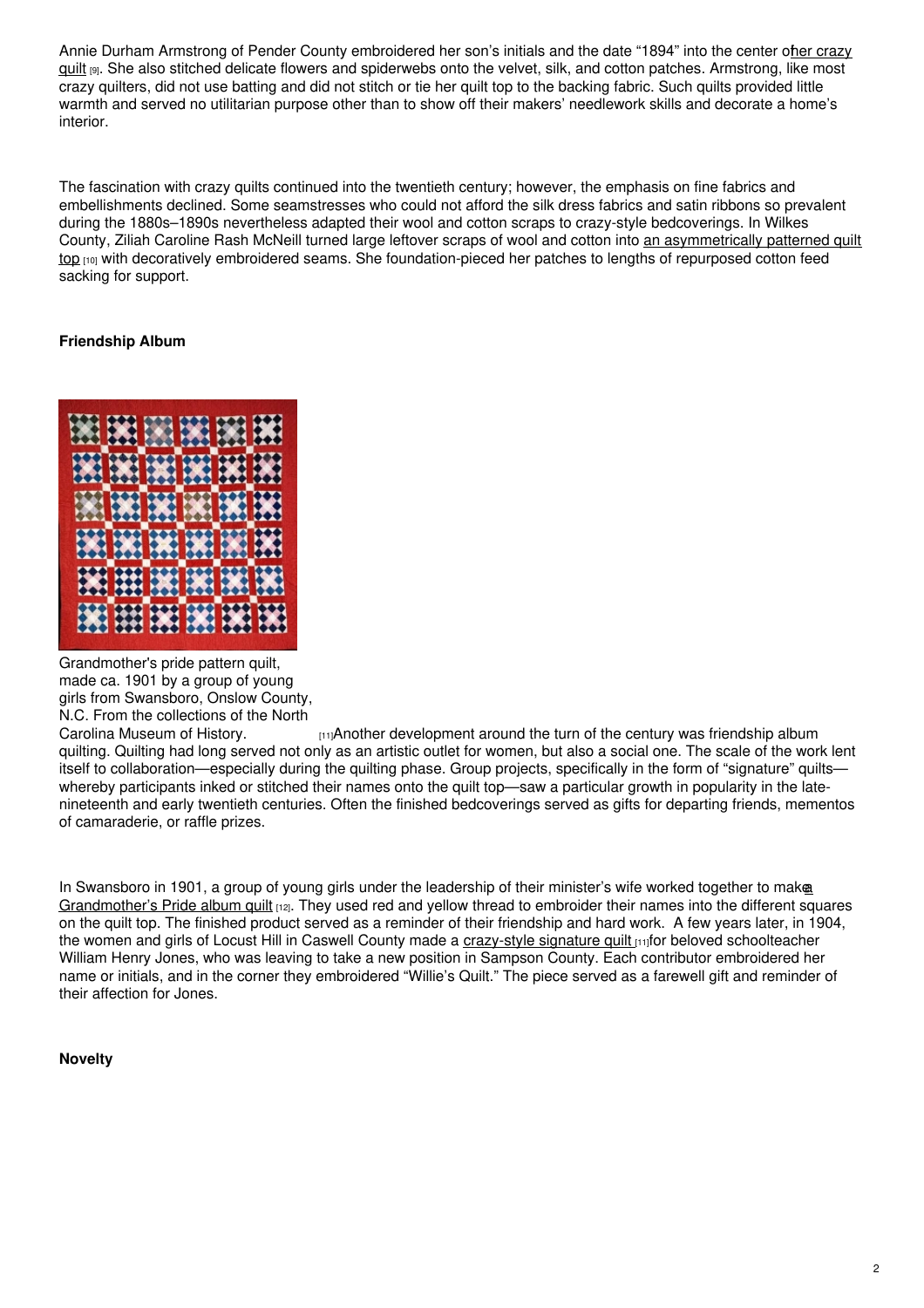

Closeup of center medallion style quilt made with "Flags of the World" and "Indian Blankets" flannel advertising inserts from the American Tobacco Company, made ca. 1915, Durham County, N.C. From the collections of the North Carolina Museum

of [History.](https://collections.ncdcr.gov/RediscoveryProficioPublicSearch/ShowItem.aspx?17941+&17941+) [13]The early twentieth century also saw the development of various novelty quilting trends. The age of advertising had arrived, and some companies sought to reach female consumers' pocketbooks through their scrap baskets. Tobacco companies gave away collectible flannel swatches with the purchase of plug tobacco to encourage customer loyalty. Piecing these inserts together and stitching them into quilts became a popular and useful way to display a collection. One North Carolina woman used "Flags of the World" and "Indian Blankets" themed inserts that the American Tobacco Company (which originated in Durham) produced circa 1915 to create a [center-medallion](https://collections.ncdcr.gov/RediscoveryProficioPublicSearch/ShowItem.aspx?17941+&17941+) style quilt [13].

Others used promotional materials in ways that were never intended by manufacturers. Espie Naomi Teague Williams and her husband, Isaac, owned a dry goods store in Maiden, Catawba County.In addition to the many wares they offered, Isaac ordered custom men's suits from national retailers by taking customers' measurements and helping them choose fabric from the swatch books he kept at the store. In 1927, Espie used 3" x 5" wool swatches—probably from a discontinued sample book—to create an exceptionally warm, heavy [quilt](https://collections.ncdcr.gov/RediscoveryProficioPublicSearch/ShowItem.aspx?48390+&48390+) [14].

Keep reading  $>>Q$  $>>Q$  [15] Uilting Part IV: Great [Depression](https://ncpedia.org/quilting-part-iv-great-depression) [6]

## **References:**

Abrahams, Ethel Ewert and Rachel K. Pannabecker. "'Better Choose Me': Addictions to Tobacco, Collecting, and Quilting, 1880–1920." *Uncoverings* 21 (2000) : 79–105.

Baumgarten, Linda and Kimberly Smith Ivey. *Four Centuries of Quilts: The Colonial Williamsburg Collection.*New Haven: Yale University Press, 2014.

Brackman, Barbara, comp. *Encyclopedia of Pieced Quilt Patterns*. Paducah, KY: American Quilter's Society, 1993.

Ducey, Carolyn. *Chintz Appliqué: From Imitation to Icon.*Lincoln, NE: International Quilt Study Center & Museum, 2008.

Jones, Lu Ann. *Mama Learned Us to Work.* Chapel Hill: University of North Carolina Press, 2002.

Kiracofe, Roderick. *The American Quilt: A History of Cloth and Comfort 1750–1950.*New York: Clarkson Potter, 1993.

McDonald, Mary Anne. "Symbols from Ribbons: Afro-American Funeral-Ribbon Quilts in Chatham County, North Carolina." In *Arts in Earnest: North Carolina Folklife*, edited by Daniel W. Patterson and Charles G. Zugg, 164–178. Durham: Duke University Press, 1990.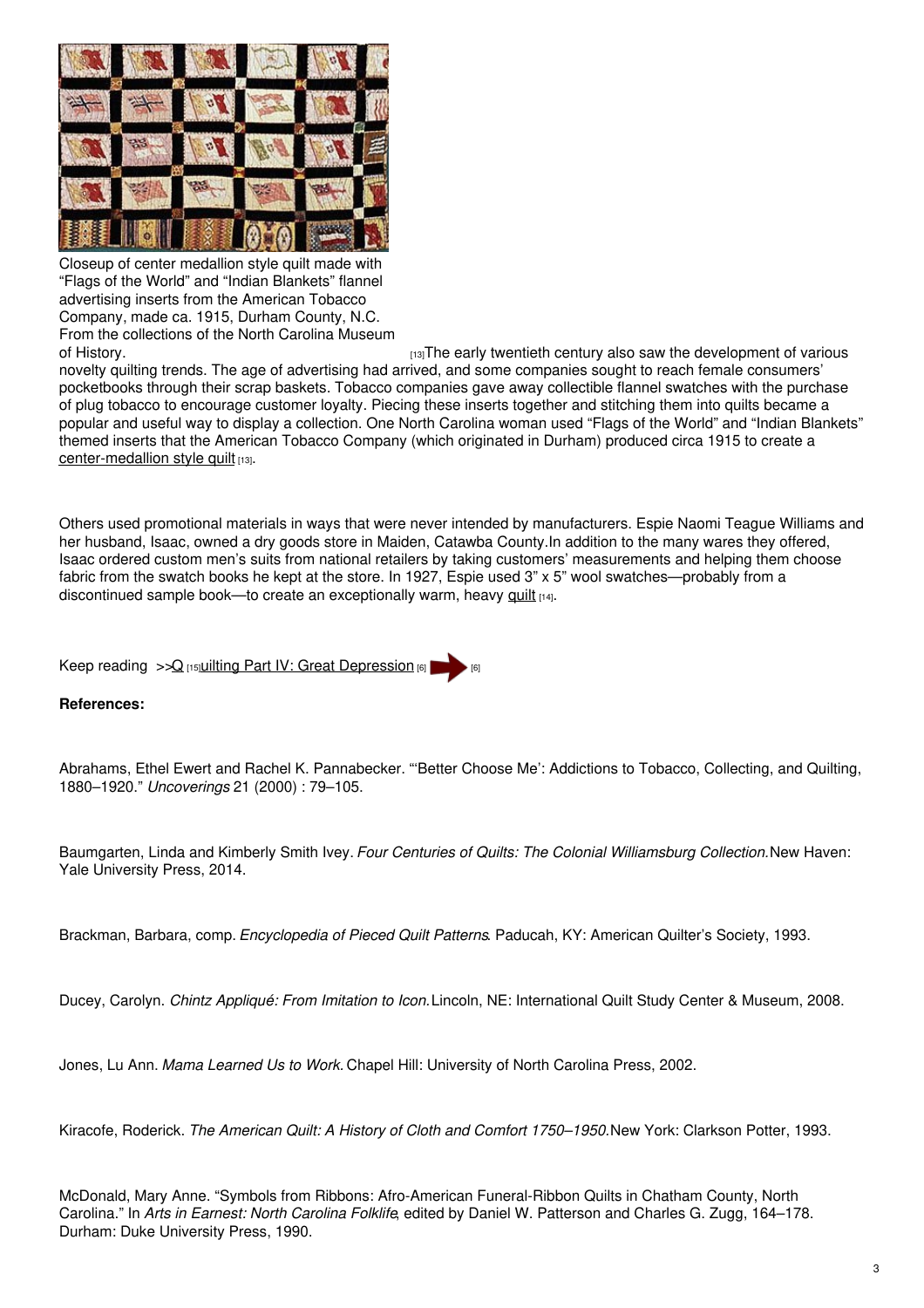Miller, Karin. Perils of the Birth Canal. June 1, 2014. From Quilt Alliance, Inspired By. Published in*The Quilt Index, <http://www.quiltindex.org/fulldisplay.php?kid> [16]* = [1-6-2EC](http://www.quiltindex.org/fulldisplay.php?kid=1-6-2EC) [17]. Accessed: 02/27/2015

Milspaw, Yvonne J. "Regional Style in Quilt Design."*The Journal of American Folklore* 110, no. 438 (Autumn, 1997) : 363–390.

Orlofsky, Patsy and Myron. *Quilts in America.* New York: McGraw-Hill, 1974.

Roberson, Ruth Haislip, ed. *North Carolina Quilts*. Chapel Hill: University of North Carolina Press, 1988.

Roberts, Elise Schebler. *The Quilt: A History and Celebration of an American Art Form.*St. Paul: Voyageur Press, 2007.

Shaw, Robert. *American Quilts: The Democratic Art.* Updated Edition. New York: Sterling, 2014.

### **Image Credits:**

All images from the collections of the North Carolina Museum of History. Used in NCpedia courtesy of the North Carolina Department of Cultural Resources.

### **Subjects:**

Gilded Age [\(1876-1900\)](https://ncpedia.org/category/subjects/gilded-age-1876-1)<sup>[18]</sup> N.C. Industrial Revolution [\(1900-1929\)](https://ncpedia.org/category/subjects/nc-industrial-rev) [19] [Art](https://ncpedia.org/category/subjects/art)  $[20]$ [Crafts](https://ncpedia.org/category/subjects/crafts) [21] [Culture](https://ncpedia.org/category/subjects/culture) [22] [Women](https://ncpedia.org/category/subjects/women) [23] **Authors:** [Bell-Kite,](https://ncpedia.org/category/authors/bell-kite-diana) Diana [24] **From:** North Carolina [Museum](https://ncpedia.org/category/entry-source/north-1) of History.<sup>[25]</sup>

5 March 2015 | Bell-Kite, Diana

**Source URL:** https://ncpedia.org/quilting-part-iii-1880s-1920s

#### **Links**

- [1] https://ncpedia.org/quilting-part-iii-1880s-1920s
- [2] https://www.ncmuseumofhistory.org/
- [3] https://ncpedia.org/quilting-north-carolina-introduction
- [4] https://ncpedia.org/quilting-part-i-18th-century
- [5] https://ncpedia.org/quilting-part-ii-civil-war-postwar
- [6] https://ncpedia.org/quilting-part-iv-great-depression
- [7] https://ncpedia.org/quilting-part-v-20th-century-and
- [8] https://ncpedia.org/quilting-part-vi-21st-century-and
- [9] https://collections.ncdcr.gov/RediscoveryProficioPublicSearch/ShowItem.aspx?66281+&66281+
- [10] https://collections.ncdcr.gov/RediscoveryProficioPublicSearch/ShowItem.aspx?49332+&49332+
- [11] https://collections.ncdcr.gov/RediscoveryProficioPublicSearch/ShowItem.aspx?62571+&62571+
- [12] https://collections.ncdcr.gov/RediscoveryProficioPublicSearch/ShowItem.aspx?50336+&50336+
- [13] https://collections.ncdcr.gov/RediscoveryProficioPublicSearch/ShowItem.aspx?17941+&17941+
- [14] https://collections.ncdcr.gov/RediscoveryProficioPublicSearch/ShowItem.aspx?48390+&48390+
- [15] https://ncpedia.org/part-2-secession-and-first-north-ca
- [16] http://www.quiltindex.org/fulldisplay.php?kid
- [17] http://www.quiltindex.org/fulldisplay.php?kid=1-6-2EC
- [18] https://ncpedia.org/category/subjects/gilded-age-1876-1
- [19] https://ncpedia.org/category/subjects/nc-industrial-rev
- [20] https://ncpedia.org/category/subjects/art
- [21] https://ncpedia.org/category/subjects/crafts
- [22] https://ncpedia.org/category/subjects/culture
- [23] https://ncpedia.org/category/subjects/women